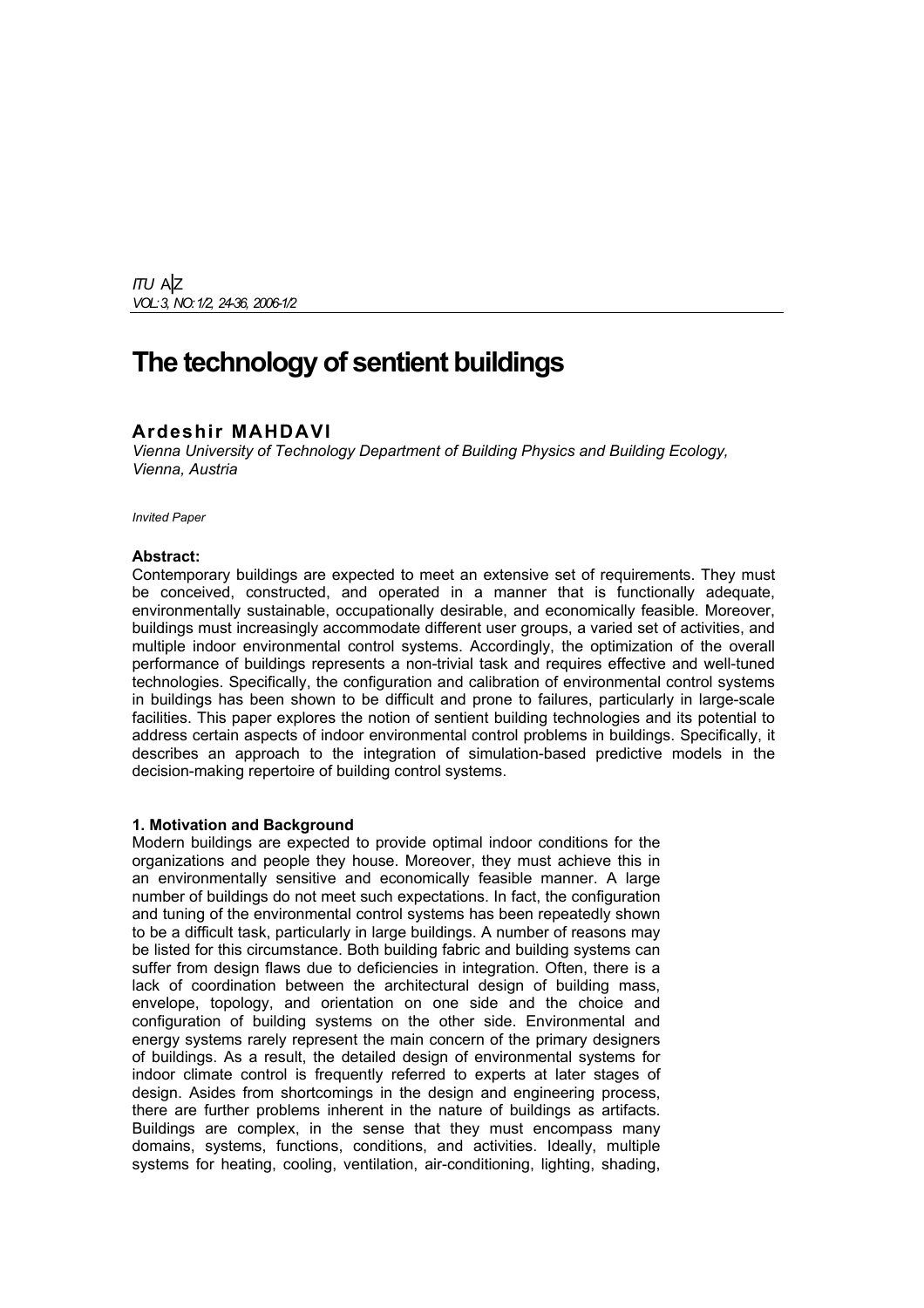and security should be integrated and operated in a harmonious fashion. This should be done under changing outdoor (weather) and indoor (occupancy, activity patterns) conditions. Moreover, the design solution for these requirements is typically unique for each new building: every new building instance involves a set of new and unique features (location, site, climate, functions, etc.) requiring customized solutions. A configuration of system solutions that is appropriate for one building does not necessarily work for another one.

Given this context, it is not surprising that the optimization of the state of buildings as complex systems represents a non-trivial challenge. Technically speaking, there is not a simple mapping function from the desired state space of performance conditions in a building back to the state space of multiple building control devices. Classical control rules and algorithms (thermostatic routines, PID functions) do work properly, but only if the control situation is not overtly complex. Otherwise, much postconstruction finetuning is required, resulting in considerable time and cost expenditures. This may explain the rather suboptimal performance of environmental systems in many recently completed highrise buildings, even after protracted systems calibration processes.

As in some other areas in which the system complexity is a defining attribute, alternatives to classical (explicit) control methods have been considered also in building industry. Examples are the application of distributed and agent-based control approaches, neural networks and machine learning, and selfadaptive algorithms (see, for example, Guillemin and Morel 2002, Mozer et al. 1997). The specific approach presented in this paper aims at the embodiment of sensor-supported self-representational features in building control logic and the simulation-based use of such representation toward anticipatory evaluation of the consequences of alternative control options. The term "sentient buildings" has been coined to refer to this capacity of self-representation and self-organization (Mahdavi 2004a).

## **2. Elements of Building Sentience**

## **2.1. Overview**

A sentient building (see Figure 1) is defined here as one that:

- a- possess a "self-representation", i.e. a representation of its own context, structure, components, systems, and occupancy;
- b- can dynamically update (actualize) this self-representation via a network of sensors and supporting computational applications (data-mining, geometric reasoning, etc.);
- c- can use this continuously updated self-representation toward regulatory operations (e.g. indoor environmental control, facility management).

Specifically, the executive control application of a sentient building can use simulation to regularly predict the future state of the building as a consequence of alternative control actions. The results of such simulations may be compared on the basis of applicable objective functions to dynamically identify the preferable state of environmental control devices of a building.

The technology of sentient buildings  $25$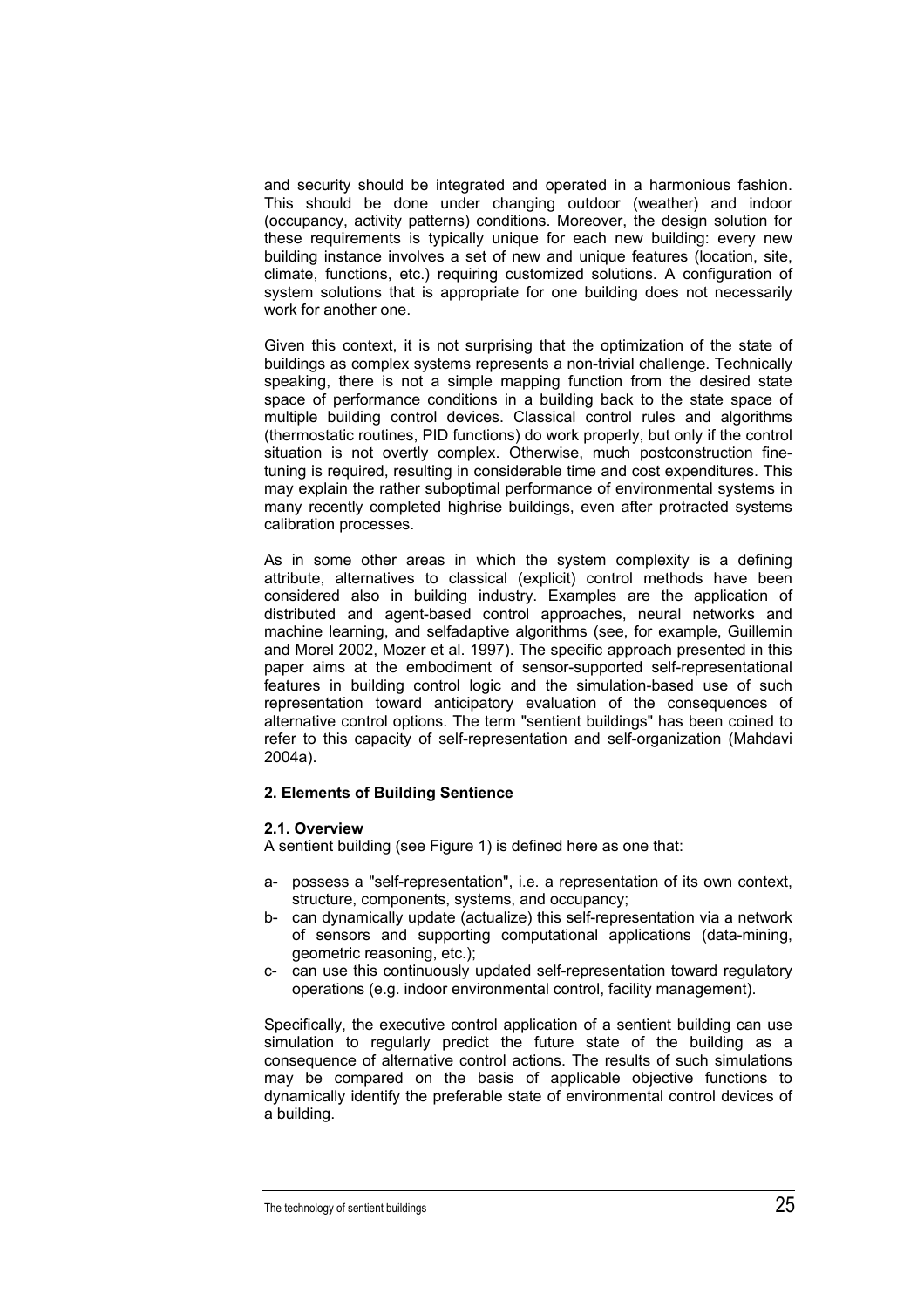

*Figure 1: The "sentient building" scheme* 

# **2.2. Self representation**

Much work has been done to develop standard representations (product models) of buildings, involving both semantics (material and component properties) and geometry (IAI 2005, Mahdavi et al. 2002). In principle, a sentient building can make use of schemata encapsulated in such common models as the basis of its representational core. However, next to the representation of the rather static constitutive ingredients of a buildings as considered in common product models, processes (e.g. dynamic changes in the occupancy and in the state of building systems) must be captured in the underlying selfrepresentation of a sentient building (Mahdavi 2004a). Moreover, to be scalable, such combined product-process models should be generated based on transparent and ideally automated computational routines (Mahdavi 2004b).

# **2.3. Updating the representation**

To support the operational processes in sentient buildings, the selfrepresentation needs to be continuously, dynamically, and autonomously updated. This requires a comprehensive sensory infrastructure, which must provide the representation with a real-time flow of information with respect to the changes in the outdoor conditions, indoor climate, occupancy, user actions, device states, room configurations, and object locations (Mahdavi 2004a).

# **2.4. Using the representation**

A continuously updated valid and comprehensive representation can effectively support management, organizational, and control operations in a sentient building. Specifically, such a representation can be used to predict (via building simulation) the future state of a building's indoor climate as a consequence of various control options. Thus, alternative control actions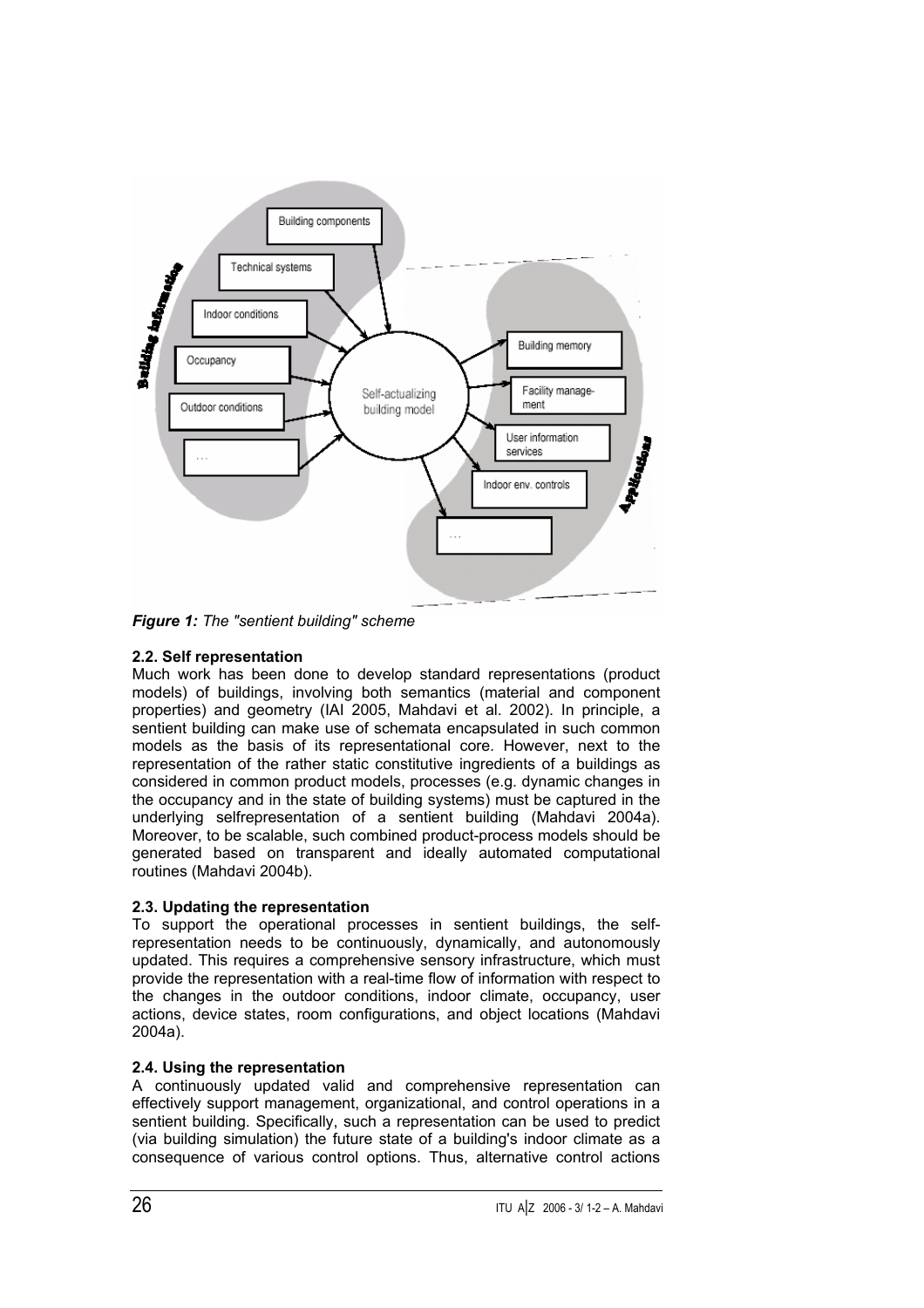may be regularly evaluated to identify the most desirable one given an applicable and up-to-date set of objective functions (Mahdavi 2001).

### **3. A demonstrative implementation**

#### **3.1. The basic scenario**

To test the sentient buildings idea presented in the previous section, a demonstrative implementation of a simulation-supported building systems control scheme was carried out. Thereby, the following scenario was considered. In a typical double-occupancy office space (see Figures 2 and 3), lighting control systems (electrical lighting, daylight control via window shades) are to be operated based on a simulation-assisted methodology. The objective of the control task is to: *i)* maintain the illuminance levels at the two workstations in this office within a user-specified range; *ii)* minimize the electrical energy consumption for the operation of luminaires. The control decision making process is as follows. At regular time intervals, a number of alternatives for the control device states (i.e. the position of shades and the dimming level of the luminaires) are considered. Using a light simulation application, these alternative states are simulated for the subsequent time interval. The results (illuminance levels at the two reference points in the offices as well as the electrical energy use for luminaires) are evaluated to identify the configuration of device states that yields the most desirable attribute for the performance parameters considered. This configuration of the device states thus identified, can then be realized, either automatically (via instructions to the device actuator), or by the user.





*Figure 2: Schematic illustration of the office space (B: blinds; L<sub>1</sub>, L<sub>2</sub>: luminaires;*  $E_1$ ,  $E_2$ : *illuminance sensors)* 

*Figure 3: Photograph of the office space used as the implementation test bed* 

### **3.2. Product and process models**

The product model for the constitutive elements of the space and the process elements for the control task in this case are depicted in Figures 4 and 5 respectively. As it has been demonstrated before (cp. Mahdavi 2004b), a process elements representation such as the one shown in Figure 5 can be generated in an automated fashion once *i)* the control devices (for heating, cooling, shading, ventilation, etc.) are specified; *ii)* the sensors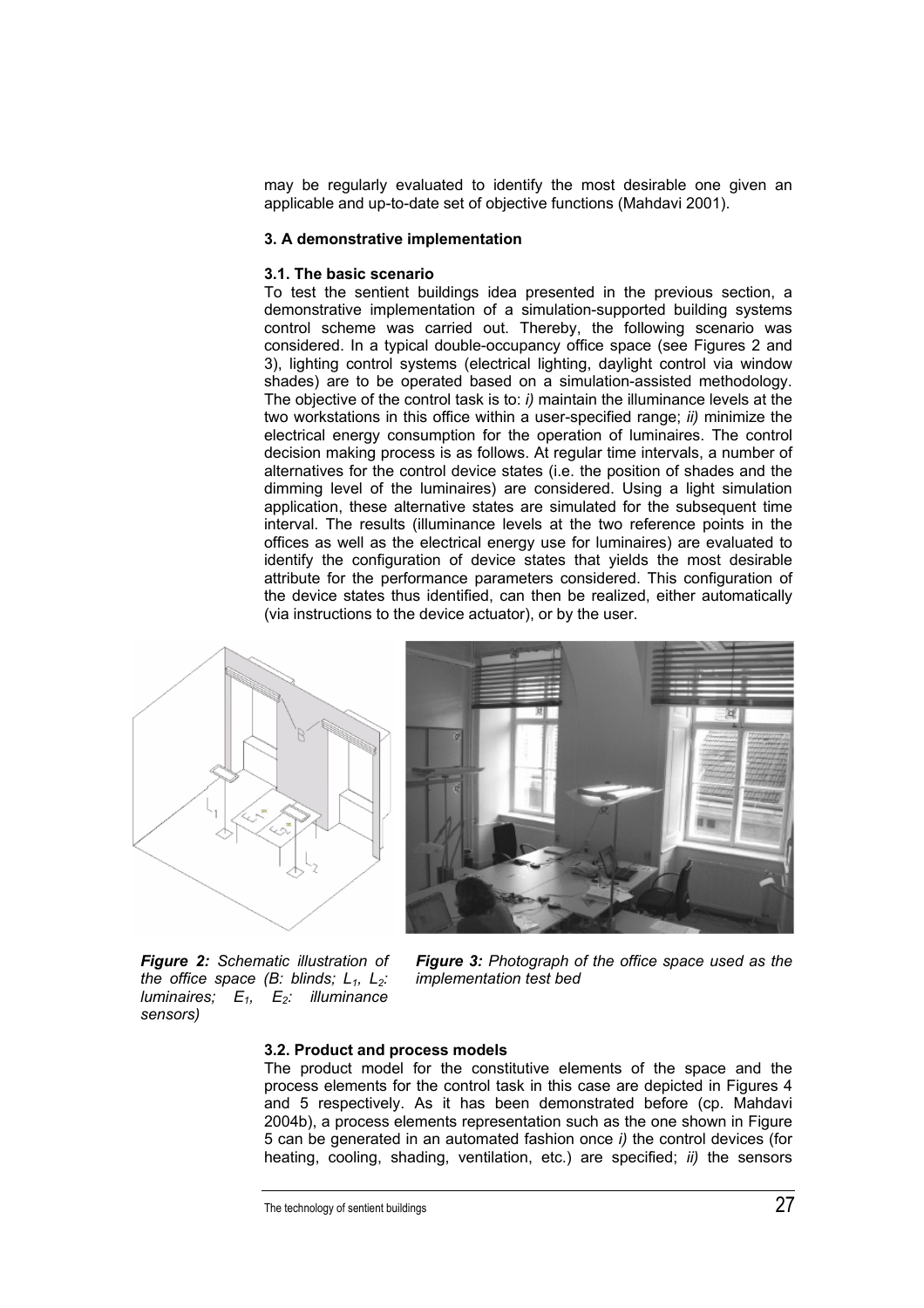representing the relevant system performance indicators (room temperature, task illuminance, etc.) are specified; and *iii)* the causal connections between devices and sensors are established. Note that Figure 5 represents merely the general hierarchy of the control system ingredients, depicting the relationship between sensors, devices, and decision-making nodes (device controllers and meta-controllers). Device controllers (DCs) represent control logic that can be implemented at the level of individual devices  $(L_1, L_2,$  and B in this case). As multiple devices may affect the same sensor (for example electrical light and daylight can contribute to the illuminance level at a certain point in a room), their operation must be coordinated. Such coordinated decision making can be implemented within the so-called meta-controller nodes (M in this case).



*Figure 4: Product model scheme for the office space used as the implementation test bed* 



**Figure 5:** Control system syntax for the test bed  $(E_1, E_2)$ : illuminance sensors; B: device-controller for shades, L<sub>1</sub> and L<sub>2</sub>: device-controllers for *Luminaires; C: Meta-controller)*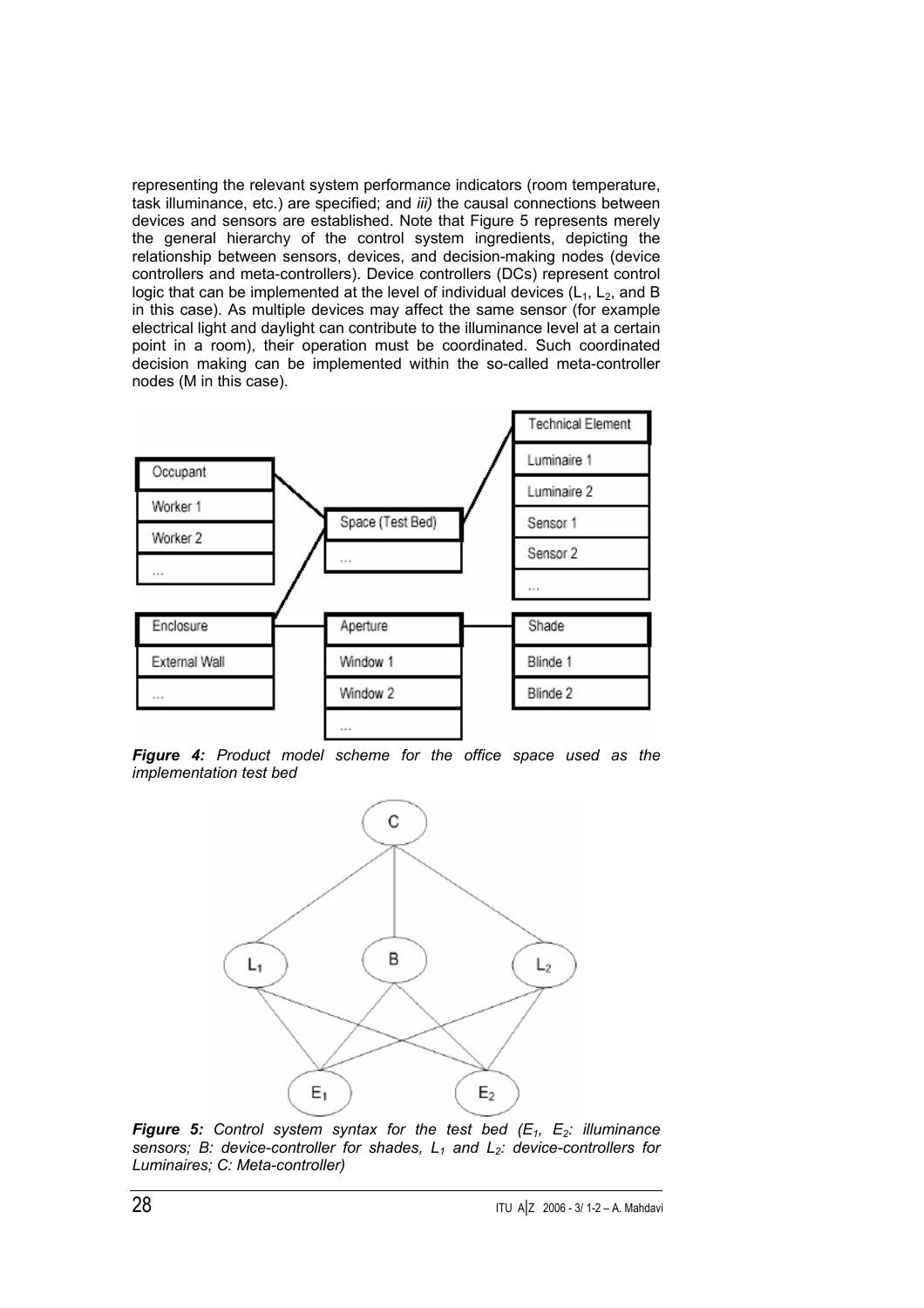## **3.3. Updating the model**

## **3.3.1. Overview**

As argued before, to achieve the sentient buildings functionality, it is necessary that the building's selfrepresentation is autonomously updated. Otherwise, the overhead associated with manual actualization of model state would be infeasible. As such, a comprehensive building representation must contain a wide range of information including outdoor conditions, indoor climate, state space of control devices, location of moveable room objects, physical properties of room elements, occupancy, user preferences and control actions, utility rates, etc. To continuously collect this information, a manifold sensing infrastructure would be required. As the overall concept for the configuration of such a sensory infrastructure has been discussed elsewhere (see, for example, Mahdavi 2004a), only a few illustrative instances of automated model self-actualization are discussed below. Section 3.3.2. deals with automated real-time scanning of sky luminance distribution, as this information is required for the dependable simulation of daylight distribution inside the building (Spasojevic and Mahdavi 2005). Section 3.3.3. briefly describes a location-sensing solution to identify changes in the configuration of rooms (e.g. mobile partition walls) and positions of objects (such as furniture elements) in rooms.

## **3.3.2. Updating the context**

Reliable prediction of daylight availability in indoor environments via computational simulation requires reasonably detailed and accurate sky luminance models. As past research has demonstrated (Roy et al. 1998), relatively low-cost sky luminance mapping via digital imaging could provide an efficient means to collect information on sky luminance distribution patterns on a more pervasive basis. To examine the reliability of this approach, a digital camera, equipped with a fisheye converter and pointing toward the sky zenith, was placed on the roof of a building that houses the implementation test bed. Sky images were collected under varying sky conditions. Simultaneously, the luminance due to sky was measured using a photometric sky monitoring device. Additionally, the horizontal illuminance due to the entire sky dome was measured using a precision illuminance meter. To further calibrate the process, a correction factor was applied to the digitally gained luminance values. Figure 6 provides an example of sky luminance data gained from digital images. This correction factor was derived as the ratio of the optically measured horizontal illuminance due to the entire sky dome to the horizontal illuminance of the sky as derived from digital images. Figure 7 shows the relationship between photometrically obtained (vertical axis) and the corrected camera-based luminance values (horizontal axis). The correlation coefficient  $(r^2)$  of the corresponding linear regression amounts to 0.83.

## **3.3.3. Updating the room model**

Location sensing (tracking the position and orientation of objects in rooms) can be applied to construct and continuously update models of buildings as dynamic environments. As buildings and rooms are not static entities but change in multiple ways over time, the ability to automatically track such changes is necessary for the viability of sentient building models and the requirements of simulation-based building control applications. The location sensing system deployed for the present implementation uses a visionbased technology and scans scenes for distinctive optical markers. It exploits a combination of cameras and visual markers (low-cost black-and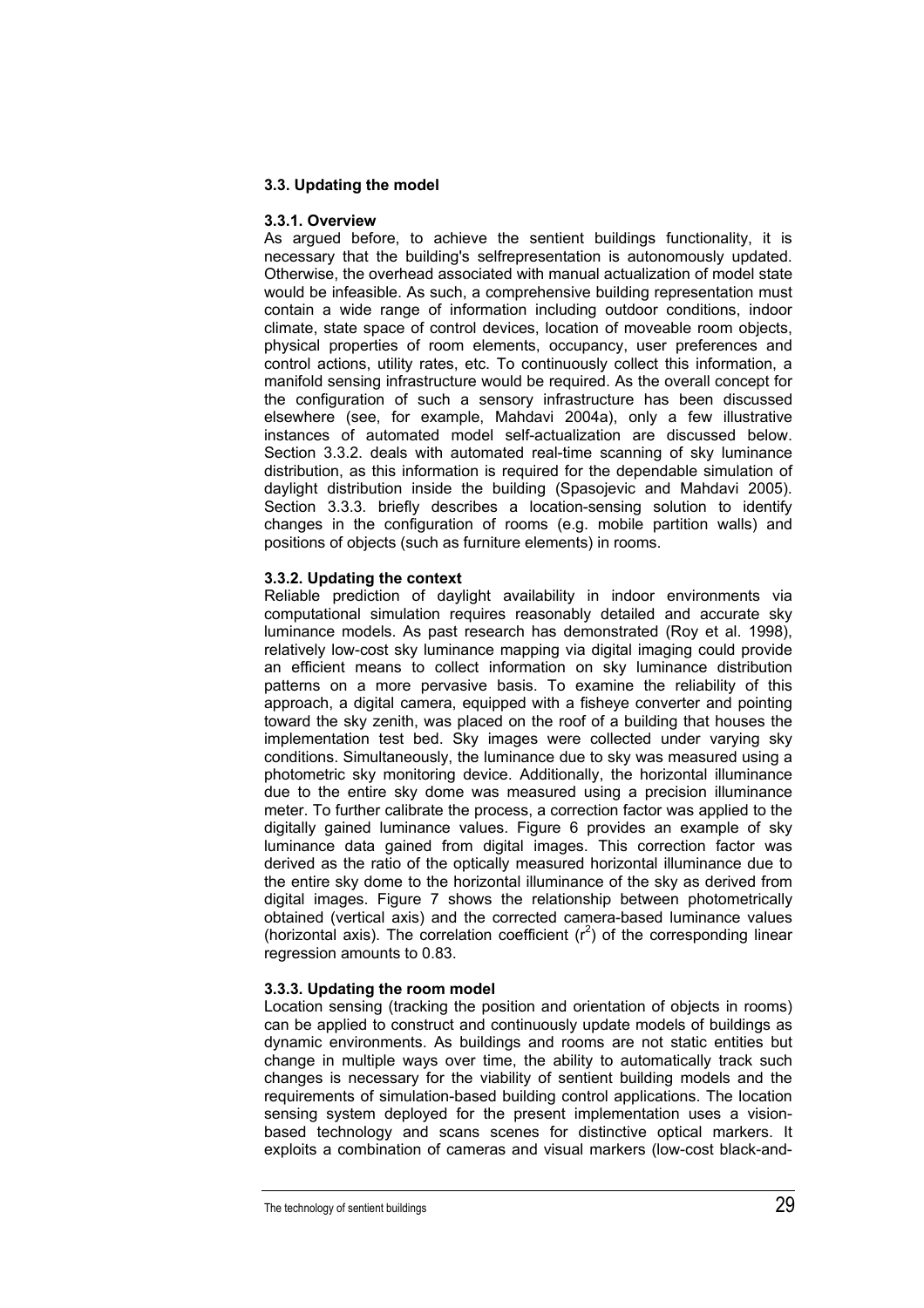white tags). Using optimized image processing methods, it obtains in realtime the identification and location (both position and orientation data) of an object to which the visual tag is attached (Icoglu and Mahdavi 2004). The overall system architecture is schematically depicted in Figure 8.



*Figure 6: Example of sky luminance distribution (left) derived from digital photography (right)* 



*Figure 7: Photometrically obtained versus camera-based luminance values* 

Network cameras (netcams) are used as visual sensors, augmented with pan-tilt units that increase the range of these devices. Netcams are specifically designed for built environments and make use of the existing network installation. The system is designed as a distributed framework, whereby hardware and software components are tied together via Internet. Netcams and pan-tilts constitute the hardware part of the system whereas Processing Units (PUs) form the distributed software components. PUs are programs that extract the context information by using optimized image processing and computer vision methods. They are the consumers of the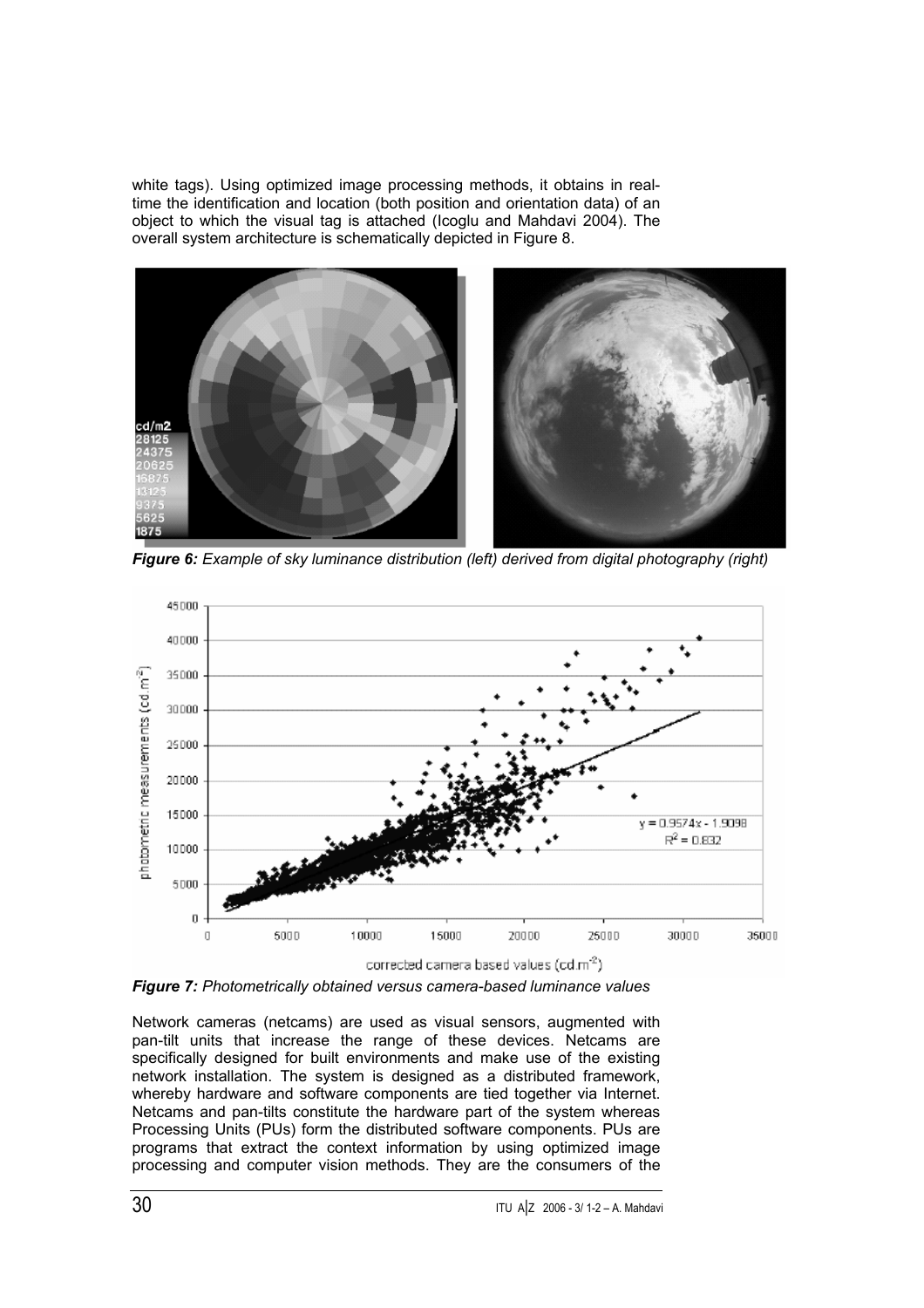hardware resources. PUs, implemented on different computers scattered across the facility, convey the location data to the central Application Server where incoming pieces of information are combined, stored in the system database, and displayed to the operator. An additional function of the Application Server is to control the status of the components and dynamically assign active netcams to active PUs in such a manner that the workload is constantly balanced within the system. This arrangement provides a self-organizing capability and minimizes operator overhead. The resulting flexible and adaptive structure offers a suitable response to the requirements of control applications for sentient buildings.



*Figure 8: Schematic illustration of the overall structure of a location sensing system for sentient buildings (C: network camera; CPT network pan-tilt camera unit; T: optical tag; PU processing unit)* 

The hardware-software configuration described above was selected given the current state of technology in the domain of optically-based location sensing. It enabled us to provide a proof of concept for the proposed location-sensing strategy for sentient building applications. However, for a scalable and wide-spread use in actual buildings, efforts are needed to make the system more compact and more cost-effective. Toward this end, the author has proposed the application of compact low-cost network cameras equipped with fish-eyes. This would allow us to replace the rather large and expensive pan-tilt cameral units with smaller cameras, while maintaining the benefit of wide angles needed to efficiently capture indoor spaces. This hardware solution will be accompanied by the development of geometric algorithms to translate fish-eye-based spherical projections into orthogonal projections typical for architectural spaces. The methods already developed

The technology of sentient buildings 31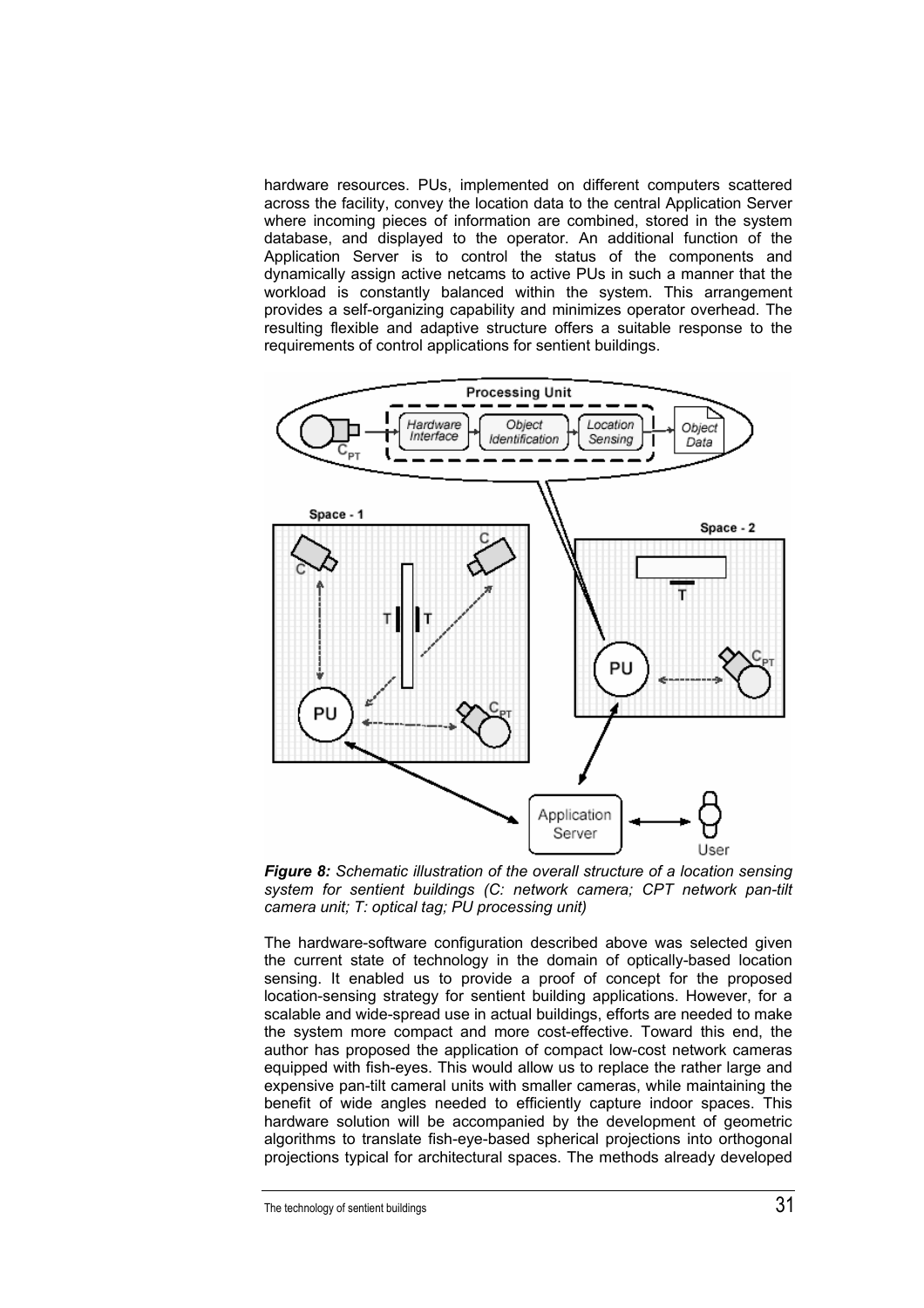for tag recognition (together with the determination of position and orientation) can be thus incorporated within this new framework. Small network cameras equipped with fisheyes cannot only provide information toward location sensing, but also provide information on luminance distribution in interior spaces. Using an analogous strategy for sky scanning (cp. section 3.3.2.), such cameras may be supplemented with an illuminance meter, thus facilitating the photometric calibration of photographic images toward the determination of luminance distribution across room surfaces as well as changes in room surface reflectance coefficients. Such a system should be also capable of detecting occupants' movements.

## **3.4. Control state space**

The control state space of a building encompasses, by definition, the sum of all possible (and practically relevant) positions of the building's control devices. A control state space for a building's systems has as many dimensions as there are individually controllable devices. Each dimension holds the range of values that the position of a device may have. In the most simple case, the dimension of a device may be construed as accommodating just two values, namely on and off. The control state space of a building may thus include a theoretically infinite number of members, particularly in case of continuously variable controller positions. To make this space manageable, first a discretization of device positions is required. In the present case, the shading system states (for the automated daylight control scenario) were discretized into seven distinct positions (see Figure 9). As to the control state space of the electrical lighting in the test bed, 10 discrete dimming positions were assumed for each luminaire (see Table 1).

| $\frac{1}{2} \left( \frac{1}{2} \right) \left( \frac{1}{2} \right) \left( \frac{1}{2} \right) \left( \frac{1}{2} \right) \left( \frac{1}{2} \right) \left( \frac{1}{2} \right) \left( \frac{1}{2} \right) \left( \frac{1}{2} \right) \left( \frac{1}{2} \right) \left( \frac{1}{2} \right) \left( \frac{1}{2} \right) \left( \frac{1}{2} \right) \left( \frac{1}{2} \right) \left( \frac{1}{2} \right) \left( \frac{1}{2} \right) \left( \frac{1}{2} \right) \left( \frac$<br>-- | ---------------<br>- -<br>a maker a ser<br>$-1$ | - - -<br>-<br><u>.</u><br> | 1.50<br>$\frac{1}{2}$<br>$\frac{1}{2}$<br>-<br>$\frac{1}{2} \left( \frac{1}{2} \right) \left( \frac{1}{2} \right) \left( \frac{1}{2} \right) \left( \frac{1}{2} \right) \left( \frac{1}{2} \right) \left( \frac{1}{2} \right) \left( \frac{1}{2} \right) \left( \frac{1}{2} \right) \left( \frac{1}{2} \right) \left( \frac{1}{2} \right) \left( \frac{1}{2} \right) \left( \frac{1}{2} \right) \left( \frac{1}{2} \right) \left( \frac{1}{2} \right) \left( \frac{1}{2} \right) \left( \frac{1}{2} \right) \left( \frac$<br>$-$<br>$\frac{1}{2} \left( \frac{1}{2} \right) \left( \frac{1}{2} \right) \left( \frac{1}{2} \right) \left( \frac{1}{2} \right) \left( \frac{1}{2} \right) \left( \frac{1}{2} \right) \left( \frac{1}{2} \right) \left( \frac{1}{2} \right) \left( \frac{1}{2} \right) \left( \frac{1}{2} \right) \left( \frac{1}{2} \right) \left( \frac{1}{2} \right) \left( \frac{1}{2} \right) \left( \frac{1}{2} \right) \left( \frac{1}{2} \right) \left( \frac{1}{2} \right) \left( \frac$<br>$\frac{1}{2} \left( \frac{1}{2} \right) \left( \frac{1}{2} \right) \left( \frac{1}{2} \right) \left( \frac{1}{2} \right) \left( \frac{1}{2} \right) \left( \frac{1}{2} \right) \left( \frac{1}{2} \right) \left( \frac{1}{2} \right) \left( \frac{1}{2} \right) \left( \frac{1}{2} \right) \left( \frac{1}{2} \right) \left( \frac{1}{2} \right) \left( \frac{1}{2} \right) \left( \frac{1}{2} \right) \left( \frac{1}{2} \right) \left( \frac{1}{2} \right) \left( \frac$<br>$\frac{1}{2} \left( \frac{1}{2} \right) \left( \frac{1}{2} \right) \left( \frac{1}{2} \right) \left( \frac{1}{2} \right) \left( \frac{1}{2} \right) \left( \frac{1}{2} \right) \left( \frac{1}{2} \right) \left( \frac{1}{2} \right) \left( \frac{1}{2} \right) \left( \frac{1}{2} \right) \left( \frac{1}{2} \right) \left( \frac{1}{2} \right) \left( \frac{1}{2} \right) \left( \frac{1}{2} \right) \left( \frac{1}{2} \right) \left( \frac{1}{2} \right) \left( \frac$<br>_<br>$\overline{\phantom{a}}$<br>- - | - - -<br>$\sim$ 1000 $\pm$<br>$\sim$ | $\overline{\phantom{a}}$<br>_<br>$\overline{\phantom{a}}$<br>$\overline{\phantom{a}}$<br>----- | $=$ |  |
|----------------------------------------------------------------------------------------------------------------------------------------------------------------------------------------------------------------------------------------------------------------------------------------------------------------------------------------------------------------------------------------------------------------------------------------------------------------------------------|-------------------------------------------------|----------------------------|--------------------------------------------------------------------------------------------------------------------------------------------------------------------------------------------------------------------------------------------------------------------------------------------------------------------------------------------------------------------------------------------------------------------------------------------------------------------------------------------------------------------------------------------------------------------------------------------------------------------------------------------------------------------------------------------------------------------------------------------------------------------------------------------------------------------------------------------------------------------------------------------------------------------------------------------------------------------------------------------------------------------------------------------------------------------------------------------------------------------------------------------------------------------------------------------------------------------------------------------------------------------------------------------------------------------------------------------------------------------------------------------------------------------------------------------------------------------------------------------------------------------------------------------------------------------------------------------------------------------------------------------------------------------------------------------------------------------------------------------------------------------------------------------------------------------------------------------------------------------------------------------------------------------------------------------------------------------------------------------------------------------|--------------------------------------|------------------------------------------------------------------------------------------------|-----|--|
|                                                                                                                                                                                                                                                                                                                                                                                                                                                                                  |                                                 |                            |                                                                                                                                                                                                                                                                                                                                                                                                                                                                                                                                                                                                                                                                                                                                                                                                                                                                                                                                                                                                                                                                                                                                                                                                                                                                                                                                                                                                                                                                                                                                                                                                                                                                                                                                                                                                                                                                                                                                                                                                                    |                                      |                                                                                                |     |  |

*Figure 9: Control state space of the shading device in the test bed* 

| - -<br>immina<br>level         |         |          |         |           |    |    |          |    |    |
|--------------------------------|---------|----------|---------|-----------|----|----|----------|----|----|
| $\sqrt{96}$<br>Power<br>output | nr<br>⊷ | or<br>υc | 4<br>т. | - -<br>ວເ | 60 | ¬∼ | or<br>οı | 9С | 00 |

*Table 1: Control state space of the electrical lighting devices in the test bed* 

# **3.5. Control Objectives**

For the purposes of the present illustration, the objective of the control task was to maximize the value of a weighted utility function comprising both the illuminance levels at the two workstations and the electrical energy consumption. Equation 1 provides an example for such a utility function:

$$
UF = w_{E1} \cdot P_{E1} + w_{E2} \cdot P_{E2} + w_L \cdot P_L
$$
 (1)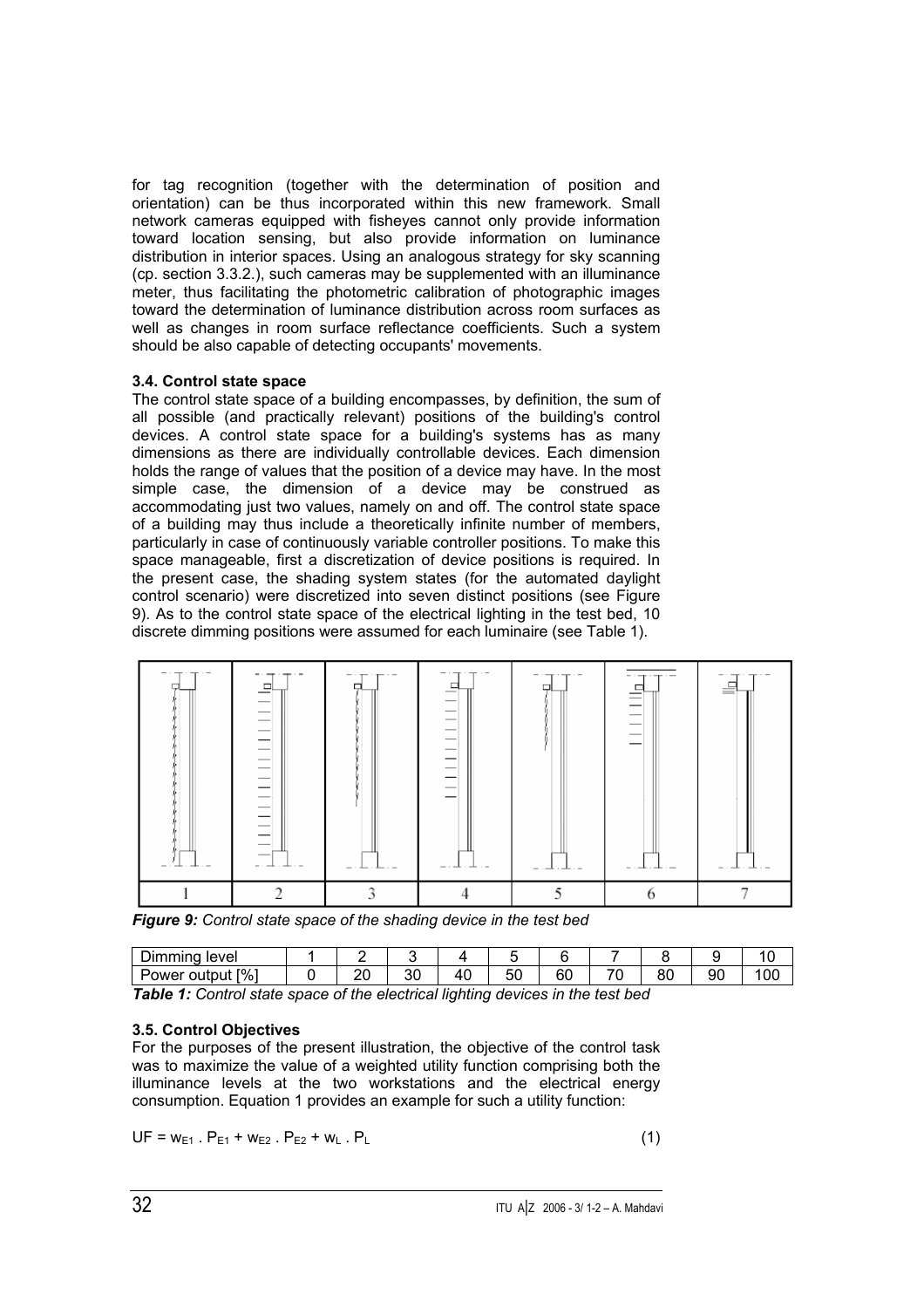In this equation  $P_{E1}$ ,  $P_{E2}$ , and  $P_L$  stand for the preferences for illuminance levels  $(E_1$  and  $E_2$ ) and electrical energy consumption. The corresponding weights are represented by  $w_{E1}$ ,  $w_{E2}$ , and  $w_{L}$ .

Figures 10 and 11 depict illustrative preference functions as adapted for the implementation. Note that the users can change, at any time, their preference settings for illuminance levels. Likewise, the preference function for electrical energy use as well as the relative weighting of illuminance versus energy consumption can be modified dynamically. Last but not least, the user can also override system's control instructions and control shades and luminaires manually.



*Figure 10: An illustrative preference function for task illuminance*



*Figure 11: An illustrative preference function for electrical power for luminaires* 

## **3.5. Control process**

At time interval ti, the system moves to identify the most desirable control state at time ti+1. As combinations of possible device positions cannot be evaluated exhaustively, a subset of candidate options must be identified. There are different ways to reduce the size of the candidate control state space. In the present case, a combination of "greedy search" and "stochastic jumps" is applied. Specifically, at each time interval, each device (i.e.  $L_1$ ,  $L_2$ , B) submits to the control application C a list of candidate device states (see Figure 5). In the present case, each device submits four alternative options. These options are: the device's current position, the two neighboring device states, and a fourth – randomly selected – option from the rest of the device's control state space. The control application considers the resulting overall option space involving a maximum of 64 combined options. To predict the illuminance levels at  $E_1$  and  $E<sub>2</sub>$  due to these options, the lighting simulation application LUMINA is used (Pal and Mahdavi 1999). The simulation application is provided with the actualized room and sky luminance distribution models. Based on this information and the associated electrical energy consumption data, the utility function values are derived using equation 1. Thus, the control state with the maximum utility function can be identified at each time step.

To illustrate the control process, the operation of the system in the course of a day was documented. The external global horizontal illuminance level for this day is shown in Figure 12. The following weight assumptions for Eq. 1

**3.6. Illustrative results** 

The technology of sentient buildings 33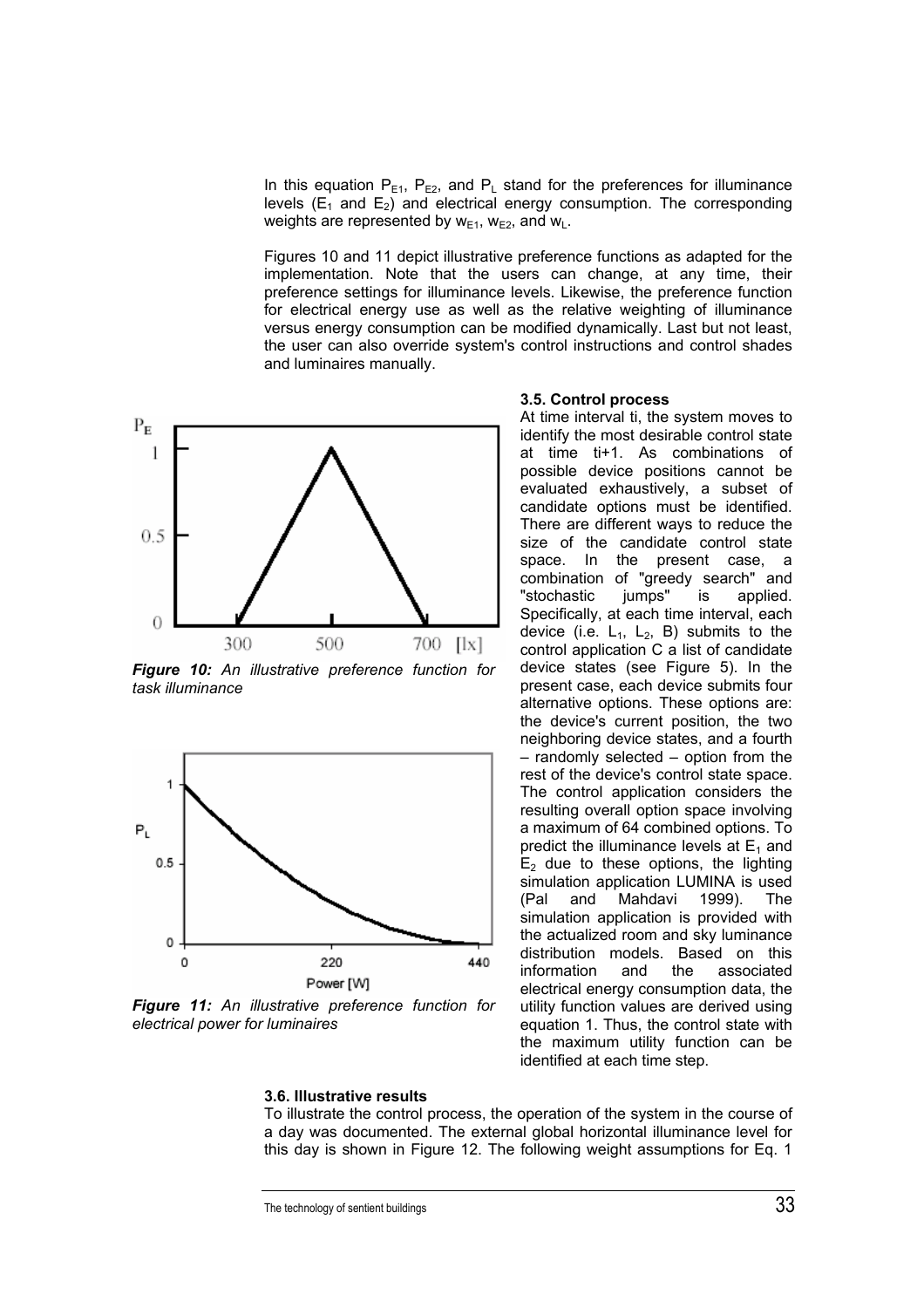were applied:  $w_{E1} = w_{E2} = 0.4$ ;  $w_L = 0.2$ . Figures 13 and 14 show the recommendations of the control application for dimming positions of the two luminaires and the blind position. Figures 15 to 17 illustrate the resulting illuminance levels at  $E_1$  and  $E_2$ , the electrical energy power requirement, and the utility function.



 *Figure 12: Measured external global horizontal illuminance for the test day* 



*for the blind position (cp. Figure 9)* 





*Figure 13: Control system recommendations for the luminaire dimming positions* 



*Figure 15: Resulting illuminance levels for*   $E_1$  and  $E_2$ 



## **4. Conclusion**

The concept and a prototypical implementation of a simulation-assisted systems control in buildings were presented, using a lighting control scenario. It was demonstrated, how the overall framework of sentient building technologies allows, in principle, to incorporate simulation-based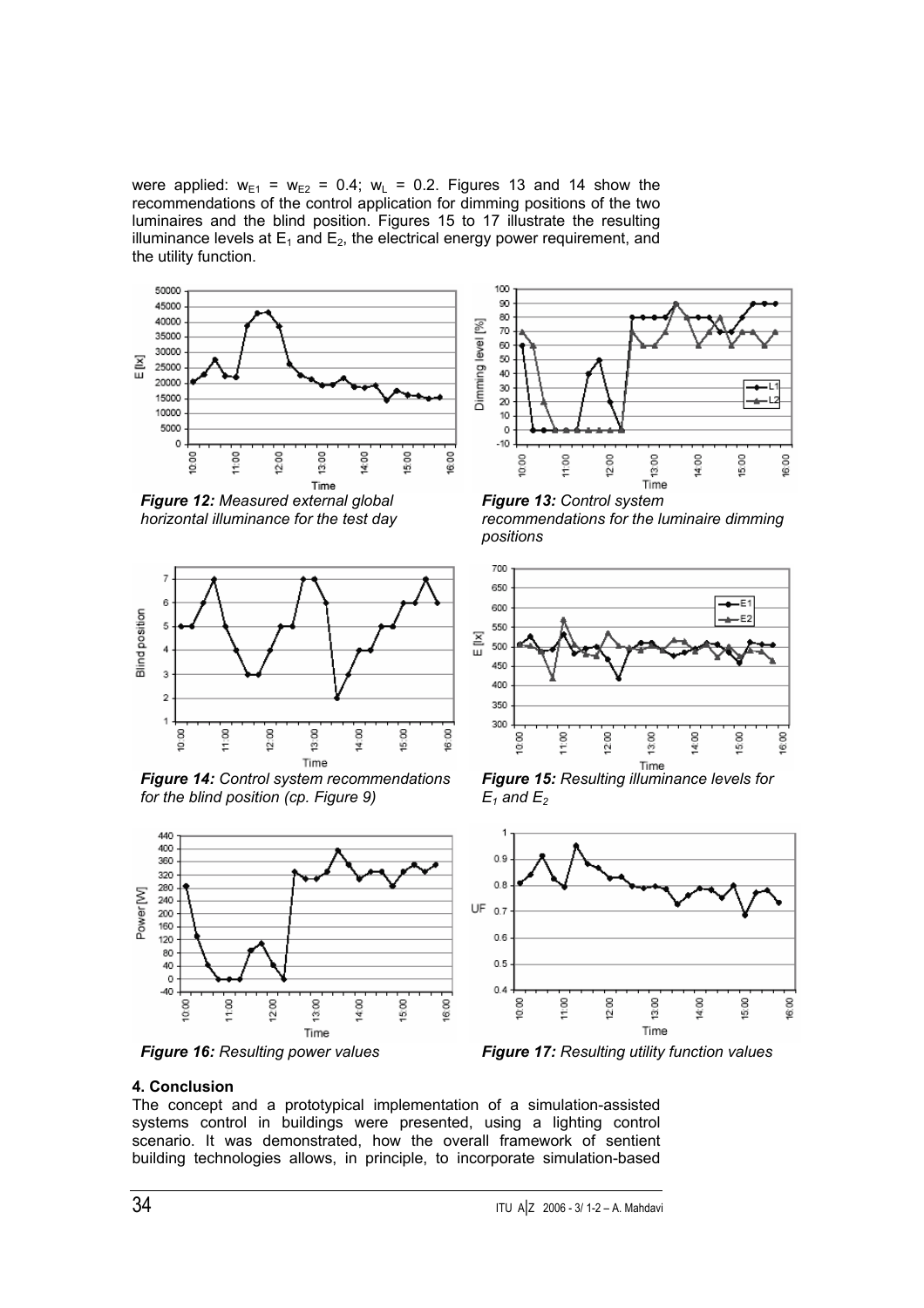predictive models as an integral component of the control logic repertoire for building systems. In order to develop the proposed concepts and techniques into technically mature and commercially viable solutions, substantial additional research and implementation work is needed. Specifically, ongoing research aims to address a number of open issues:

- *i.* The implementation presented in this paper must be considerably extended to cover the integration of multiple building systems (heating, cooling, ventilation, lighting);
- *ii.* The scalability of the system and its self-updating capability must be improved to accommodate larger building objects with multiple sections, floors, rooms, workstations, and associated control devices;
- *iii.* The location-sensing system prototype needs to be made lighter, more cost-effective, and more robust. Moreover, it must be augmented to capture occupancy movements and changes in reflective properties of room surfaces and objects. Specifically, the deployment of compact network cameras equipped with fish-eyes will be explored to provide a costeffective and scalable solution not only for location-sensing, but also for the detection of luminance distribution and reflectance changes (across interior room surfaces) as well as occupants' movements;
- *iv.* Efficient geometric reasoning algorithms must be developed to reconstruct building geometry models autonomously based on sensordriven input (Suter et al. 2005), for example after modification and renovation activities;
- *v.* To deal with the computational (simulation) loads due to the growth in size of the control state space in large buildings, more efficient methods, algorithms, and filters are needed (Mahdavi 2004a);
- *vi.* Finally, a comprehensive sensory infrastructure that continuously updates a building's selfrepresentation must be secured against potential misuse. Real or imagined potential for such misuse can easily lead the occupants of a sentient building to perceive its informational infrastructure as intrusive and alarming. The associated social and psychological implications of this possibility must be studied carefully to arrive at admissible and acceptable solutions for sentient building technologies.

## *Acknowledgment*

*The research described in this paper was supported in part by a grant from Austrian Science Foundation (FWF), project number P15998-N07. The project research team included, besides the author, G. Suter, B. Spasojevic, K. Brunner, Ö. Icoglu, and J. Lechleitner.* 

## **References**

- Guillemin, A. and Morel, N. (2002), An innovative lighting controller integrated in a self-adaptive building control system**, Solar Energy** Vol. 72 No. 5 pp. 397 – 403.
- IAI (2005), **International Alliance for Interoperability** (online). Website: http://www.iaiinternational.org/iai\_international/
- Icoglu, O. and Mahdavi, A. (2004), Location sensing for self-updating building models. **eWork and eBusiness in Architecture, Engineering and Construction: Proceedings of the 5th ECPPM conference** (Eds: Dikbas, A. – Scherer, R.), A.A. Balkema Publishers. ISBN 04 1535 938 4. pp. 103 – 108.

The technology of sentient buildings  $35$